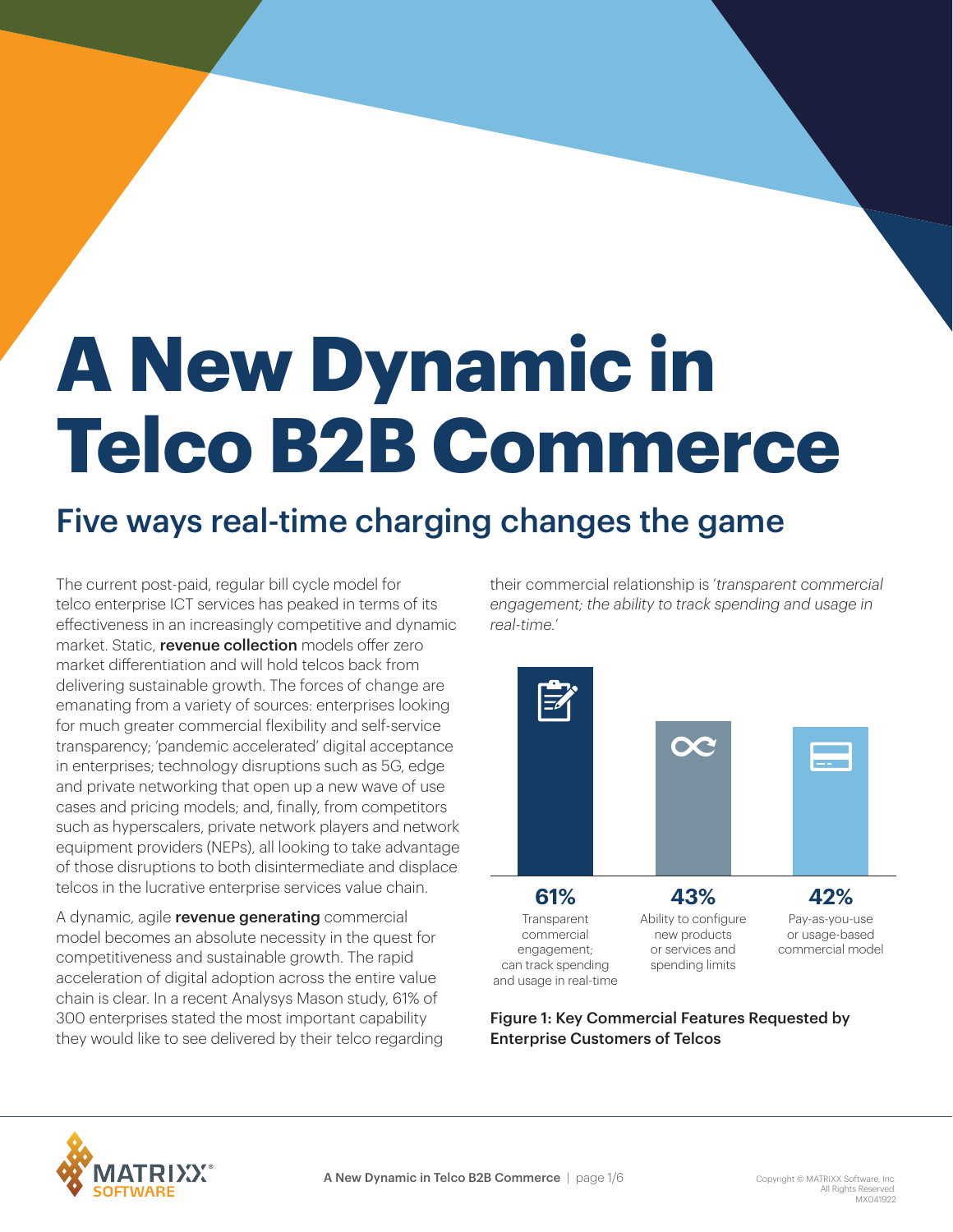#### **1. Dynamic Revenue Management**

Historically, all revenue administration and collection in telco enterprise services have been performed by the billing platform, a model that has evolved little over many years. In comparison, advanced real-time, self-help digital services have flourished in the consumer market, underpinned by converged charging systems, capable of providing up-to-the-second monetization of mobile, fixed, cloud and content services. The competitive forces outlined are driving an urgent need for the adoption of those advanced digital service delivery mechanisms into the enterprise portfolio, particularly in the small medium enterprise (SME) segment.

Traditional billing is still required. The introduction of converged charging does not signal the need for a complete rip and replace of existing B2B stacks or a multi-year transformation project. A dynamic, realtime monetization engine such as the MATRIXX Digital Commerce Platform (DCP) can be added to the stack, one that is service-agnostic and can charge for anything be it network consumption, infrastructure utilization, cloud services, applications, and more, and can process data from any source through an open, configurable network API layer. This sits between the network and existing systems providing rated events in real-time into the existing stack, including billing. The same events are made available in real-time as actionable business intelligence via a digital marketplace for enterprises to act on.

The MATRIXX platform can also manage subscriptions, recurring charges, contract financial management and can handle digital payments in real-time, rather than at bill time, giving commercial transparency 24/7.

Billings' role remains one of back-office revenue administration. Activities such as invoice production, recurring payments, adjustments, dunning and accounts receivable tracking are still required. All rating activities, event record creation and provision of real-time spend, usage and flexible payment tracking now fall under the remit of the dynamic monetization engine.

Minimum Viable Proposition (MVP) approaches focused on maximizing the investment in existing billing, CRM, Product Catalogue and CPQ systems while introducing a dynamic, real-time rating and charging capability are a pragmatic way of driving change with the minimum of disruption.



Figure 2: A Dynamic Monetization Stack

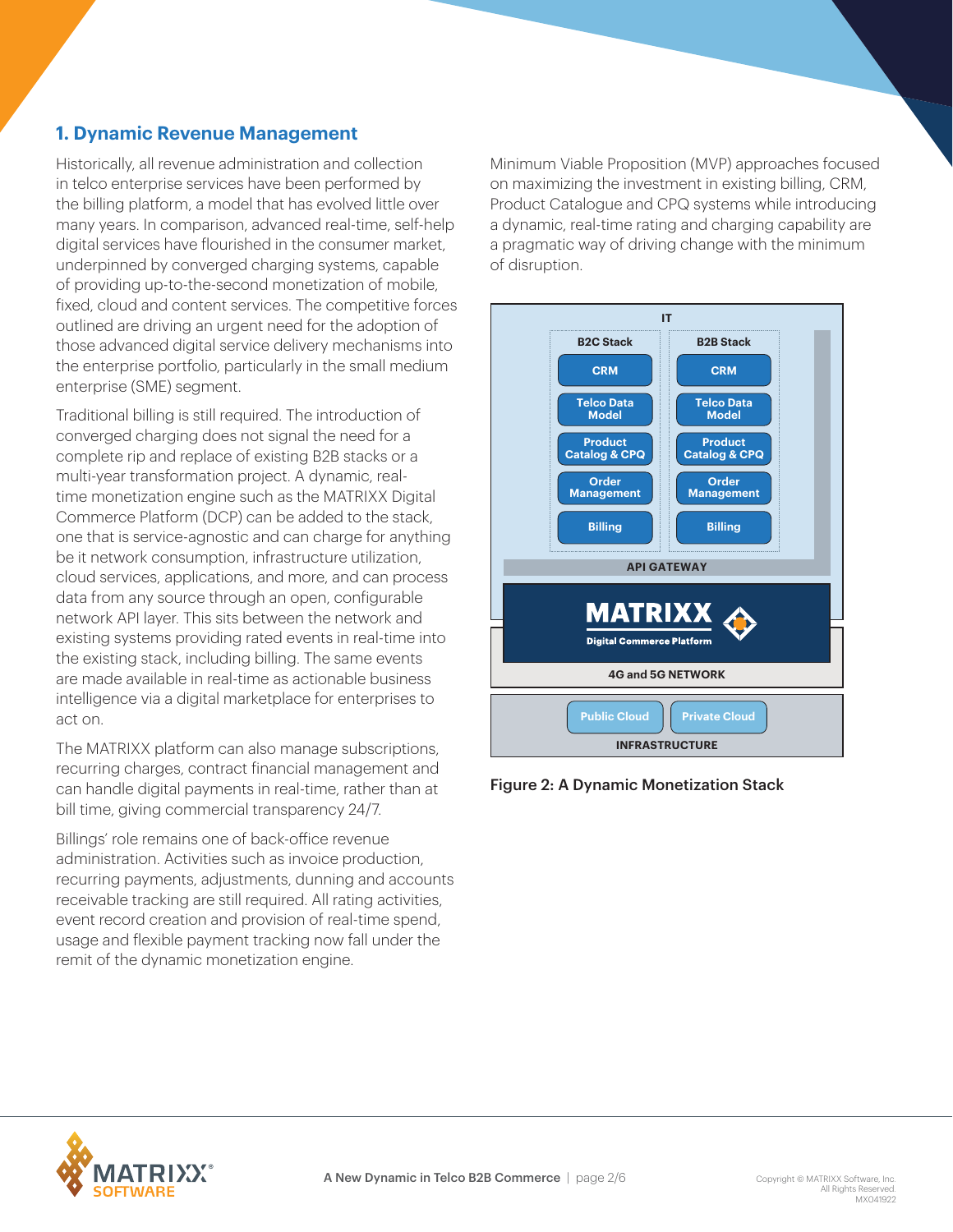### **2. The Digital Marketplace: A New Digital Customer Experience**

The digital marketplace is the focal point of engagement with the enterprise customer in a dynamic commercial model. The fundamental tenets are that it should be equipped and capable of delivering the following features at mass scale:

- Flexible payment terms for services, devices and applications. Offering options that the enterprise can choose from such as pay now, part pay, pay hourly, daily or weekly in addition to post-paid, are examples of that flexibility at work.
- The complete catalog of mobile, fixed, cloud and content services, including third-party content and services, can be purchased with real-time settlement between partners as an option.
- True real-time capabilities. From spend control and utilization insights to purchases, balance management and payments, every aspect of the relationship between telco and enterprise should have a real-time foundation to it. Increased digital adoption across the value chain is driving that need.
- Customer centricity. Delivering an automated, self-help experience based on the end user's terms, built on simplicity, transparency and accuracy must be at the heart of those terms.

A game-changing front-end service delivery model underpinned by a dynamic real-time monetization engine at the heart of an enhanced B2B stack.



Figure 3: The Digital Marketplace

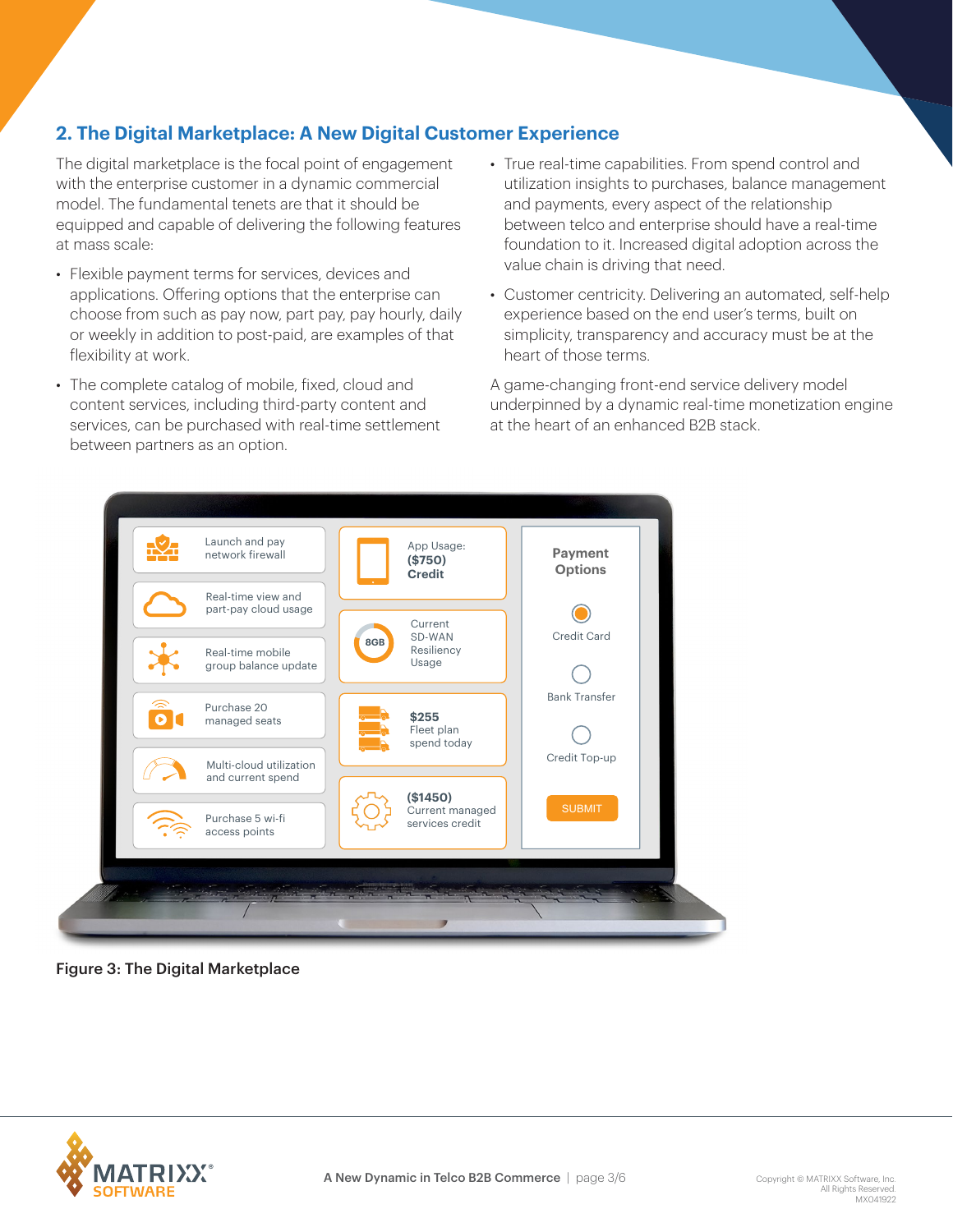#### **3. Enterprise Group Sharing: Click Not Call Self-Help**

The built-for-purpose telecoms database at the heart of the MATRIXX DCP offers a unique capability for hierarchical, distributed self-help sharing and control of quota and balances across tens or hundreds of thousands of devices. This makes it an ideal feature for enterprise service delivery via the digital marketplace. The balances and quotas shared could be across mobile, cloud, content and fixed services.

As an example, ACME enterprise has 1,000 employees across 20 sites and consumes a full suite of ICT services from New Telco. As part of the digital delivery model in place, New Telco offers full self-help capabilities for all their services via a digital marketplace. ACME Enterprise wants to manage and control spending and usage levels for its 1,000 mobile devices and 500 laptop devices using New Telco's cloud service.

The admin with ACME sets up both balance and usage levels by department with associated rules and then can track how each user / device and department is spending / consuming the service. Depending on the process in place, that admin can cap or move quota and balance between departments in real-time or purchase additional capacity from New Telco.

Crucially, this is all occurring via the digital marketplace, with no manual intervention by New Telco and all under the direct control of ACME Enterprise.



Figure 4: Enterprise Group Sharing

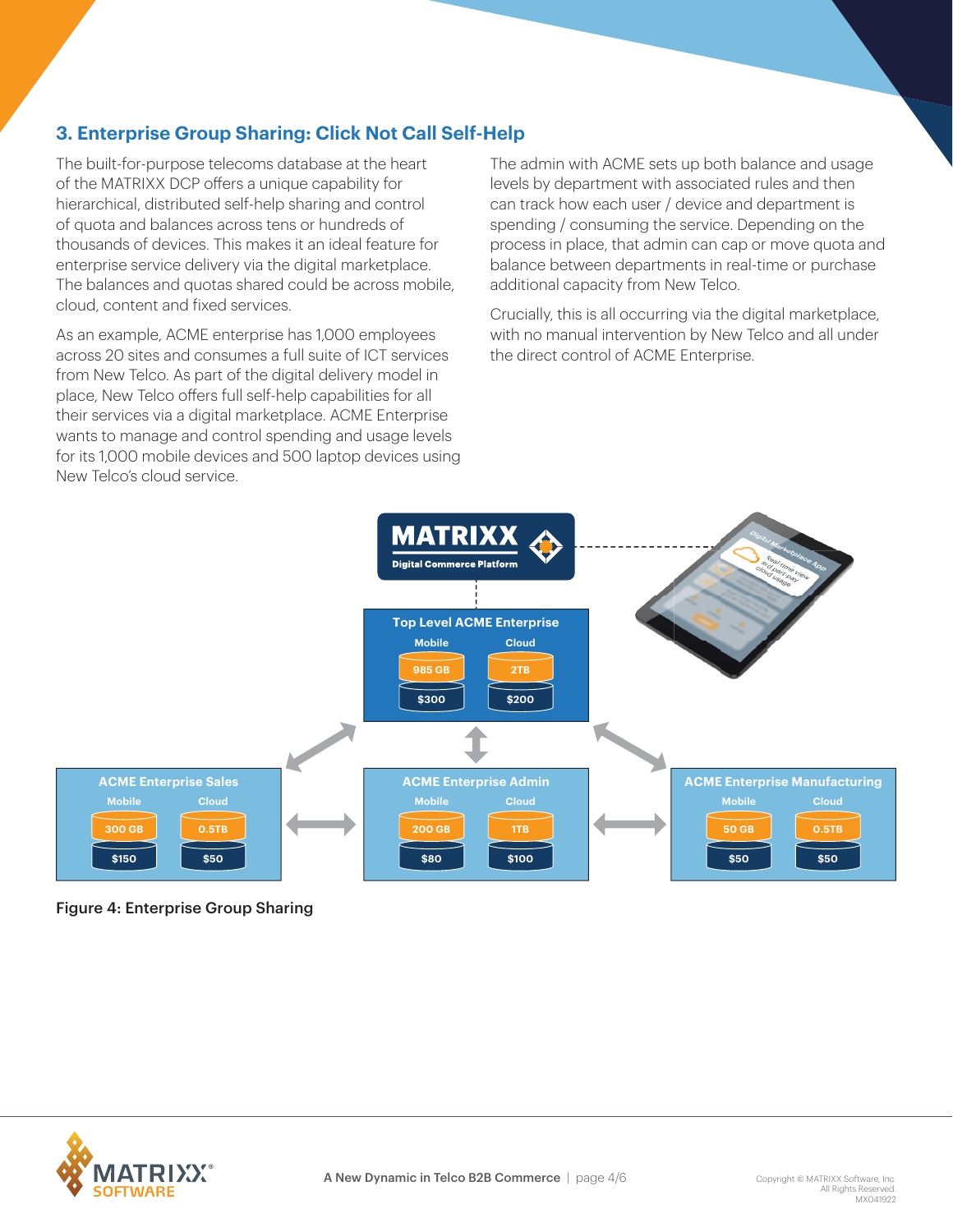#### **4. Converged Simplicity Driving Cost Reduction**

The MATRIXX Digital Commerce Platform provides a full suite of 3GPP compliant online and offline converged charging capabilities, appropriate for fixed, 4G and 5G mobile, cloud and content services along with B2B2X content offers and settlement models. Alongside that, the platform offers a rich set of digital commerce features that include the financial capabilities mentioned previously, including enterprise group sharing.

Wrapped around those capabilities is an open API architecture, enabling the platform to interface to any leading CRM, CPQ, product catalog and billing system. The combination of expansive functionality and inherent 'built for telco' architecture is what allows the platform to monetize complete enterprise portfolio elements and provide that crucial real-time digital channel engine, sitting alongside and integrating into key platforms in the BSS stack.

As telcos look to simplify and functionally reorder BSS stacks to introduce greater flexibility and agility, the ability to real-time monetize consumer, SME, large enterprise, IoT, wholesale, MVNx and B2B2X offers and relationships through one platform is hugely advantageous.

### **5. Readying for Technology Disruptions: Monetizing 5G, Edge and Private Networking**

Readying for and rapidly monetizing technology disruptions through new use cases and pricing models is imperative for telcos to be 'front-foot' competitive. The architectural foundations to support that have to be adaptable, out-ofthe-box configurable, open and cloud native.

In 5G, the MATRIXX DCP provides a full converged charging system (CCS) and integrates into the 5G standalone core via a growing number of 3GPP defined interfaces, connecting to other core functions such as the PCF, SMF, AMF, NEF and NWDAF, and opening up a wealth of new business model options and opportunities. This is alongside legacy interfaces such as Diameter. A single, cloud native monetization engine that fully supports 5G standalone core capabilities and new charging options such as per slice utilization, geo-location, API usage, B2B2X, per session, QoS, infrastructure utilization and value outcome-based models, will deliver excellent operational and commercial flexibility for this key mobile technology.

The ability to comprehensively monetize edge networking deployments via existing and newly defined business models will determine the success and growth opportunity in this area. Driven by low latency, traffic

offload or security, edge deployments will demand a range of monetization treatments, similar to those outlined earlier. The MATRIXX DCP has the flexibility to be deployed centrally and to monetize apps for the edge, or to be truly distributed and monetize applications at the edge. On top of this, it has the flexibility to monetize a range of deployments from standalone, individual organization deployments (such as a large manufacturing location) to multi-organization 'edge-as-a-service' type deployments.

Private networking, whether delivered via shared, private spectrum such as the CBRS band in North America or via a dedicated 'slice' of the PLMN will become a significant part of enterprise service delivery. Whether pre-configured or 'on-demand' these types of services will require a deep level of increasingly real-time monetization capabilities such as those outlined previously. Furthermore, private cellular networks will not be isolated. In many cases they will need to be integrated into existing fixed, Wi-Fi, SD-WAN or other network types. Having the flexibility to monetize multiple segment offers in one platform at scale is key to delivering a holistic, real-time digital portfolio offer via the digital marketplace.